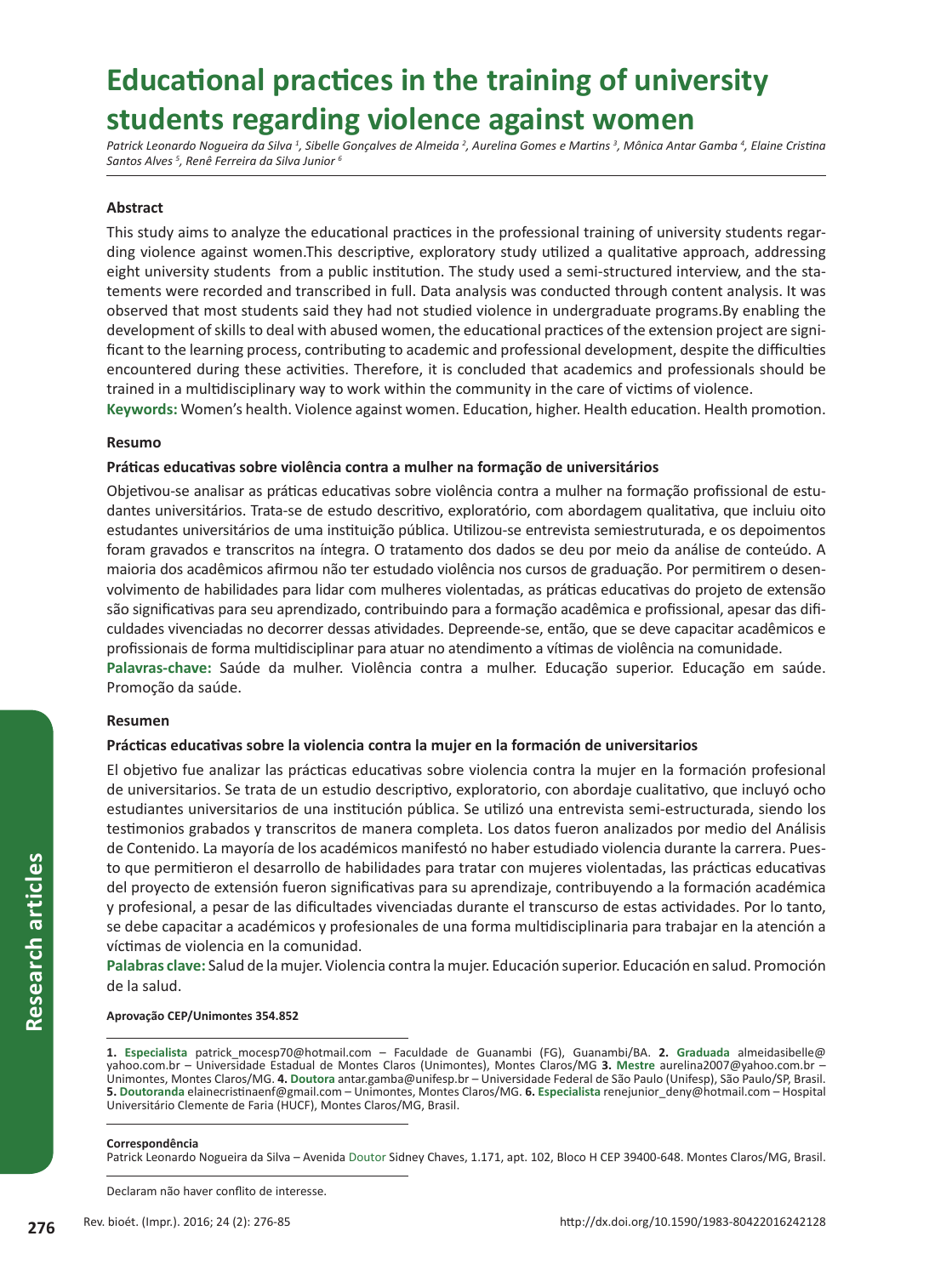Today, due to the growing harmful and destructive potential, the issue of violence is receiving increasing attention in academic circles. Different disciplines from a number of universities have developed research projects and interventions focusing on violence<sup>1</sup>, which is considered a complex, multi-causal and historical social phenomenon that affects individuals, families, communities and society as a whole. The solution to the problem requires the involvement of different social sectors, involving multiple perspectives and different types of intervention<sup>2</sup>.

In the contemporary world, violence against women is a public health issue, which impacts on the biological, social and psychological fields. Due to its cyclical nature and the fact that it is widespread throughout society, combating violence against women requires access to a complex range of care and health services, thus requiring treatment approaches that go beyond resources traditionally used in health $3$ .

Therefore, the involvement of public and academic institutions and organizations from civil society in the implementation of public policies and preventative programs, projects and actions is essential, notably through university extension projects, which seek to address the causes and tackle the factors that stimulate and encourage the occurrence of violence<sup>4</sup>. University extension projects involve interdisciplinary, educational, cultural, scientific and political processes, through which an interaction is promoted that transforms not only the university, but also the social groups which interact with it. It also involves academic practice, inherent to teaching and research, as stated in the Constitution of 1988<sup>5</sup>, in order to promote and guarantee *values of democracy, fairness and the development of society in its human, ethical, economic, cultural and social dimensions* <sup>6</sup> .

A university extension project, especially in a public institution, can be seen as a way in which the privilege of higher education, which is only available to a small part of the population, can give back to wider society. In this sense, the university extension enables the integration of the knowledge of students, professors and society, enabling the production of new emancipatory knowledge, grounded in scientific and popular knowledge<sup>7</sup>, and the training of professionals to work in health promotion<sup>8</sup>. Given these issues, the question arose: what is the significance of educational practices on violence against women in the professional training of university students? This question led to the objective of analyzing the significance of these educational practices in higher education.

# **Method**

A descriptive, exploratory study with a qualitative approach was conducted at the Universidade Estadual de Montes Claros (the State University of Montes Claros) (Unimontes). This study was initially composed of 14 participants, who were scholarship students on the research project "Diagnosis and analysis of violence against women in the city of Montes Claros, Minas Gerais: research and action" and students from the undergraduate programs in nursing, medicine, dentistry and social service of Unimontes.

The project had two phases: the first (exploratory stage) comprised documentary research of crimes recorded against women with official organs, with identification of the incidence, prevalence and major risk areas in the years 2010-2011; while the second phase consisted of the implementation of the project, with women's workshops for the promotion of health and citizenship being developed, as well as the preparation of educational materials - brochures, booklets and posters - addressing ways to promote and protect health and life, establishing a culture of peace. Finally, the results were disseminated in scientific circles.

The political-pedagogical project of the undergraduate nursing degree of Unimontes is governed by the principles of ethics, citizenship, the health-disease process and care of the Unified Health System (SUS), and is based on the Lei de Diretrizes e Bases da Educação Nacional Law (National Education Guidelines and Foundations) (LDB)<sup>9</sup> and CNE/CES Resolution 3/2001 10, establishing national curriculum guidelines for the undergraduate course in nursing.

The course takes place over eight periods and the curricular structure states that the Complete Care for Women course in the fourth period includes discussions of violence and discrimination against women. The project calls for the training of general nurses with the expertise to carry out care activities in a range of areas, being able to identify and intervene in situations of health and disease, promoting the health of the individual in a holistic manner, or in other words, including all stages of the life cycle  $11$ .

The medical course is characterized by humanistic training, focused on the development of ethical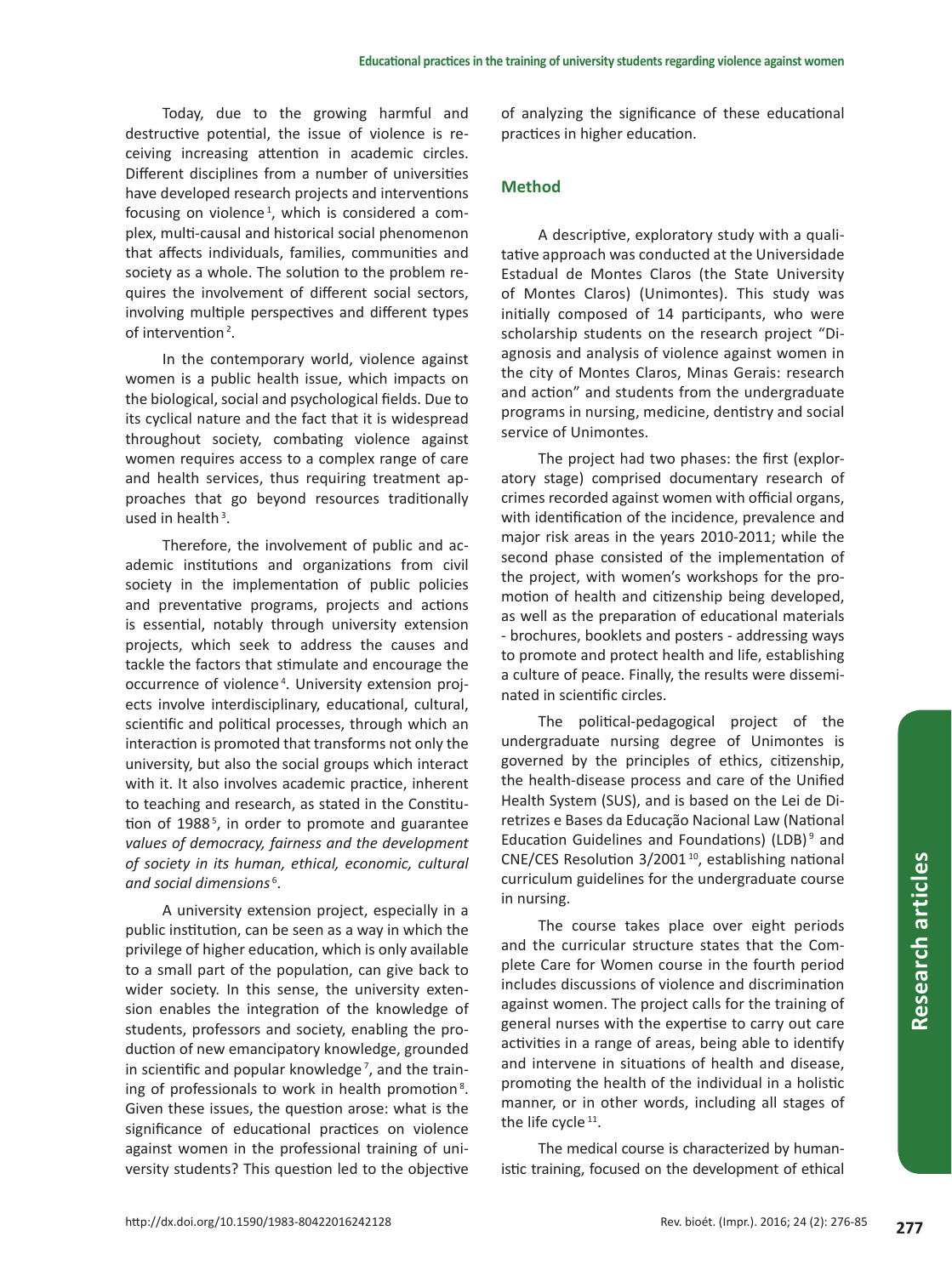commitment and technical, scientific and personal competence, seeking to train professionals who can create solutions to the health problems prevalent in Brazil. The method used is problem-based learning (PBL). The course comprises six years of full time teaching, with 28 places being offered semiannually<sup>12</sup>.

The objective of the degree in dentistry is to train professionals who are able to observe, collect and interpret data, formulating the diagnosis of maxillofacial diseases, in order to enhance the national profile and promotion of health. The course consists of ten periods, with full-time classes and a semester based enrollment system, offering 24 places. The curriculum does not include disciplines that address violence against women<sup>12</sup>.

The degree course in social work aims to train professionals who are able to work with different forms of social issues, proposing a critical posture when dealing with the reality to be addressed. The course curriculum features no specific units on violence against women, but it can be inferred that the issue is addressed  $12$ .

The gathering of information on all courses took into consideration data saturation. Thus, of the scholarship students, only eight participated in this study. The researcher was not included as a participant, to ensure the impersonality of the results.

The study used two instruments for data collection. To analyze the profile of the subjects, a questionnaire that allowed access to the following data was used: identification, age, gender, skin color/ethnic background, course and graduation period. The second was a semi-structured instrument with the following guiding questions: 1) "What is the significance of educational practices on violence against women for your professional training?"; 2) "What is your perception of the strategies and techniques used for the development of the educational workshops?"; 3) "What are the biggest difficulties you faced in the realization of the educational workshops?"; and 4) "What is the contribution of the educational workshops to your training?".

Data was collected through individual interviews recorded on smartphones at convenient dates, times and locations agreed in advance with the subjects. The depositions lasted an average of 30 minutes and were collected between September and November 2013. After collection, the interviews were transcribed verbatim, recording the verbal and non-verbal communication for further analysis.

The content analysis method $13$  was used to analyze the data. This is a set of communication analysis techniques that use systematic procedures to describe the content of messages in three stages: pre-analysis; exploration of material; treatment of results, inference and interpretation. The *corpus* consists of eight interviews, with sentences being defined as register units and paragraphs as context units.

The participation of the students was subject to the signing of a free and informed consent form. Before data collection began, the participants were informed about the rationale and objectives of the research as well as their right not to participate or to withdraw at any time, without prejudice to the respondent. The privacy and anonymity of the information collected was guaranteed and the names of those interviewed were replaced by the letter "E" followed by the initial of the student's course and the order of the interviews (EE2, EE5, EE6, EE8, EM1, EM4, EO3 and ES7).

All the respondents in the study were female, given that only women were included in the selection process for the research grant and the prevalence of the female gender in the undergraduate courses taken by participants. The following inclusion criteria were applied for participation in the study: a scholarship from the "Diagnosis and analysis of violence against women in the city of Montes Claros, Minas Gerais: action and research" research project and that the individual attended an interview at a previously scheduled date and time.

The ethical principles of Resolution 466/2012<sup>14</sup> of the Conselho Nacional de Saúde (the National Health Council) (CNS), which governs research involving human beings, were followed.

# **Results and discussion**

The problem of violence against women is currently considered to be a major public health issue, given that it affects not only the person suffering the violence, but also society itself. The phenomenon is independent of socioeconomic, cultural and educational levels, as everyone is susceptible to violence 15. Determinants, such as the invisibility of violence, an absence of sensitivity, a lack of training of health professionals, the trend toward the medicalization of cases and little coordination between the different sectors of society, make the problem even more complex and intervention difficult 16.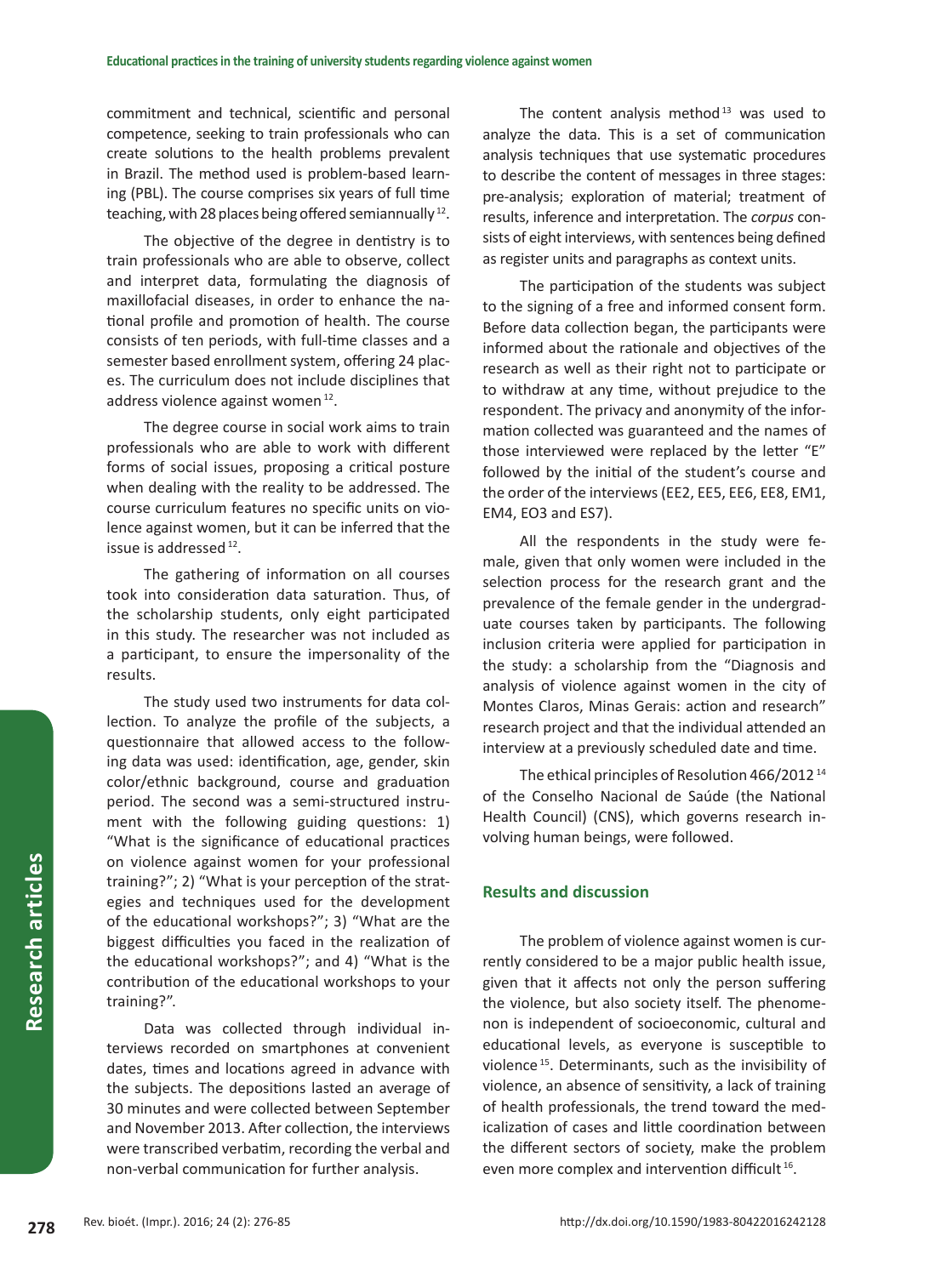## *Profile of those interviewed*

All eight respondents were female. Three (37.5%) were 25, four (50.0%) described themselves as brown skinned, and three (37.5%) were in the eighth period of the nursing course, as described in Table 1.

| <b>Table 1.</b> Epidemiological profile of those interviewed. |
|---------------------------------------------------------------|
| Montes Claros/MG, 2013                                        |

| <b>Variable</b>              | $n = 8$        | %    |
|------------------------------|----------------|------|
| Age                          |                |      |
| 20 years old                 | 1              | 12.5 |
| 21 years old                 | 1              | 12.5 |
| 23 years old                 | $\overline{2}$ | 25.0 |
| 25 years old                 | 3              | 37.5 |
| 27 years old                 | $\mathbf{1}$   | 12.5 |
| Skin color/ethnic background |                |      |
| White                        | 3              | 37.5 |
| <b>Brown</b>                 | 4              | 50.0 |
| <b>Black</b>                 | 1              | 12.5 |
| Course/Period                |                |      |
| Nursing/6th                  | $\mathbf{1}$   | 12.5 |
| Nursing/8th                  | 3              | 37.5 |
| Medicine/9th                 | 1              | 12.5 |
| Medicine/10th                | 1              | 12.5 |
| Dentistry/7th                | 1              | 12.5 |
| Social Services /7th         | 1              | 12.5 |
| Gender                       |                |      |
| Male                         |                |      |
| Female                       | 8              | 100  |

# *Perception of educational practices against violence against women*

How to better understand and apply the concept of the promotion of health is constantly under discussion. Thus, the 1<sup>st</sup> International Conference on Health Promotion, held in Ottawa, Canada, in 1986, defined health promotion as *the process of empowering the community to work on improving its quality of life and health, including greater participation in control of this process*<sup>17</sup>. The concept of health promotion combined with educational practices is associated with tackling historical social inequality in order to promote health in the context of popular and political efforts, which enable social rights to be achieved  $18$ . The following statements were observed in the speeches delivered by the students interviewed in this study regarding educational practices about violence against women:

*"It's really good"* (EE2);

*"It was further knowledge"* (EO3)*;*

*"It's good for both sides"* (EM4);

*"It was very important"* (EE5, EE6 and EE8)*;*

#### *"It meant a lot"* (ES7).

Health education is a social practice that covers processes which can increase the reflection and the critical awareness of those involved. This educational practice should be based on a communication process based on dialogue aimed at working with, rather than at, people. This dialogue infers that everyone has the potential to be the protagonists of their own history, and are motivated to organize themselves and to change their perspective<sup>19</sup>. Extension activities make a decisive contribution to the formation of university student, as they extend the universe of references in which the student is inserted and allow contact with major contemporary issues. They expand the reality experienced by students, which enriches their experience in methodological and theoretical terms; and at the same time reaffirms the ethical commitment and solidarity of public universities with society<sup>6</sup>.

Violence against women is a violation of human rights, requiring the commitment of the entire society to eradicate its causes and eliminate the consequences of this violation. In this respect, the role of universities to develop research and extension projects that give public visibility to these issues is of great importance. These projects are part of the university performing its function of interacting with civil society in order to transform it<sup>20</sup>.

Extension projects achieve better results if they are linked to the processes of training people (education) and the generation of knowledge (research). In relation to education and extension, the guideline of inseparability makes students the protagonist of their own training, giving them primacy in the process of obtaining the skills necessary for their professional activities, as well as the prerequisites for training as citizens, which allow them to recognize themselves as agents of rights and duties, capable of acting for social change, towards equality and the full recognition of human dignity<sup>6</sup>. In this study, these beliefs can be seen in the following lines: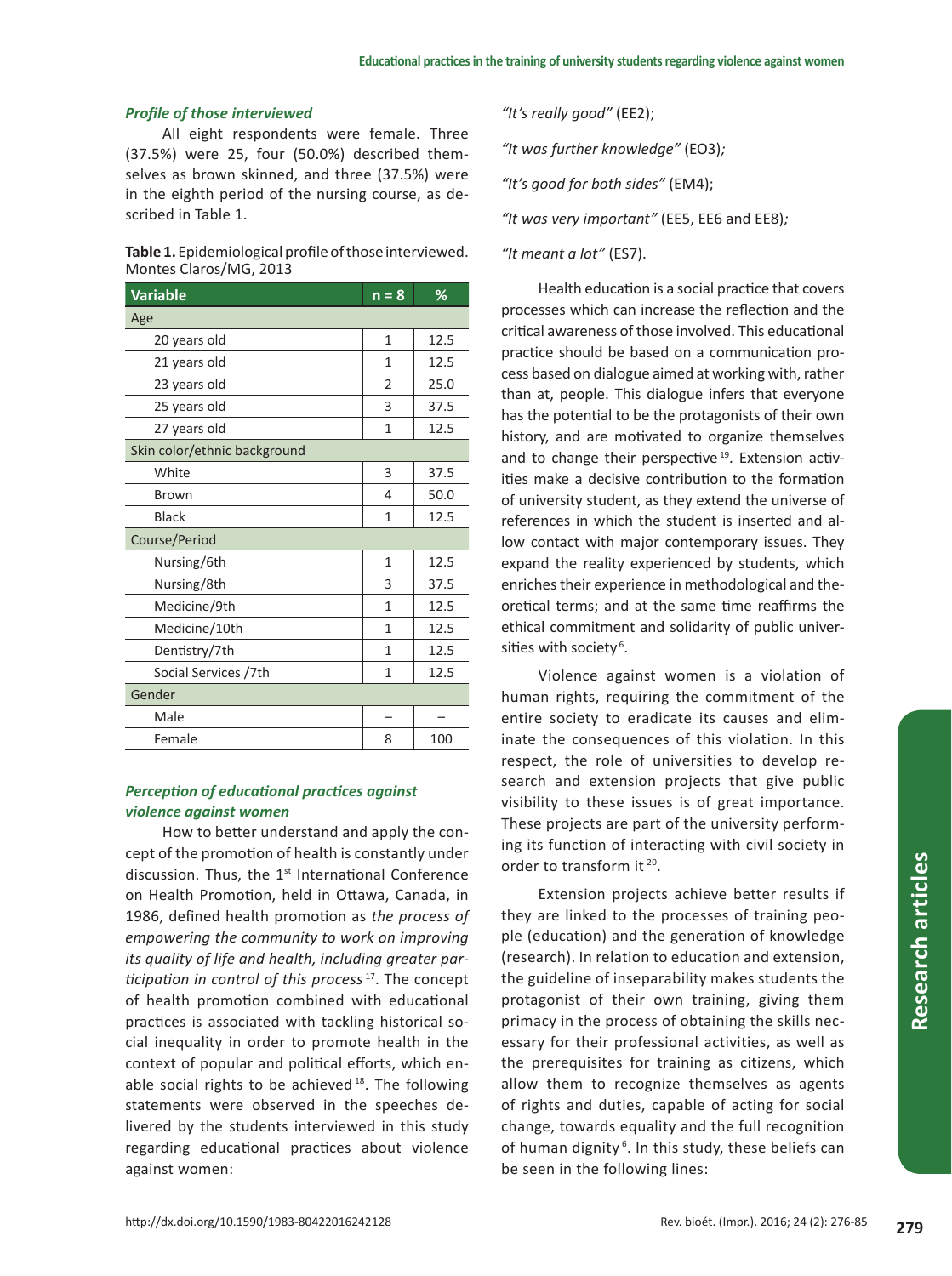*"These practices can also help prevent violence against women"* (EE5);

*"We gain experience to deal with these situations if they are part of our daily life"* (EM1).

At another extension program – Univali Mulher (Univali Woman), developed at the Universidade do Vale do Itajaí (the University of the Vale do Itajaí) in Santa Catarina, which also aimed to stimulate the prevention of violence against women – students argued that the coexistence of teachers and undergraduate and post-graduate students showed that each participant must contribute to the process and that the whole group is strengthened by the relationships formed, as they emphasize respect for the knowledge of each other in building multidisciplinary knowledge<sup>21</sup>. Regarding the development of educational practices, respondents in the present study also considered dialogue between different areas important when approaching a common problem:

*"It prepares us to take a multi-professional approach, which is more directly aimed at the problem"* (EM1);

*"It was very interesting* (…) *spending time with people from other areas"* (ES7)*.*

#### *Academic training and violence against women*

Given what has hitherto been discussed, it is essential that violence is studied through many scientific interfaces and is the subject of permanent discussion on the part of society to define appropriate and effective programs and policies to tackle the problem, as well as creating proposals and focused teaching strategies to address the various concrete expressions of violence in their different contexts  $22$ . A study conducted in a philanthropic maternity unit in Ribeirão Preto found that health professionals said that they had not been properly instructed on how to deal with situation of violence against women during their university courses  $23$ . They stated that when the issue was discussed, the approach was sporadic and fragmented and observed that the curricula of undergraduate courses do not provide information on the period in which the subject will be studied, nor the way in which learning will be conducted.

Similar results were observed in the present study, as can be seen in the reports of the subjects:

*"It's considered a public health problem"* (EM1);

*"Violence against women isn't really studied at college"* (EM1);

*"We didn't study the subject on my course"* (EO3);

*"We didn't study violence against women at all at university"* (EE5);

*"It isn't something that's included on our course curriculum"* (EE6).

The study "Domestic violence in the conception of teachers of health professionals", carried out in Brazil in 2009 24, argued out that it is necessary to fill this gap in professional training and that teachers must use innovative methods to allow and encourage their students to develop critical awareness of issues affecting the life and health of the population, and encourage them to recognize their important role as members of a society that opposes violence.

Another study on the subject, conducted in a hospital, addresses the practices of the health team and indicates that, according to the professionals asked, cases of violence are not very common in their work. According to the author, it is possible that this claim arises from a lack of professional training in identifying and dealing with cases of violence <sup>25</sup>. Questions like "have you been beaten at home by a family member?" Or "have you felt or do you feel afraid of anyone?" can allow women to talk about situations of violence suffered. This approach must be handled carefully in order to facilitate professional-victim interaction and subsequent care<sup>26</sup>.

Rosa et al  $^{22}$  conducted a study of students in the final year of undergraduate courses in nursing, medicine and dentistry at the Universidade Federal de Santa Catarina (Federal University of Santa Catarina), and found that health professionals have great difficulty identifying cases of violence, and that this is due to a lack of sensitivity and attention paid during care. The results also suggested that normally after graduation, professionals continue to behave in a manner that they criticized as students, even knowing that such behaviors are not appropriate for those who deal with health. This shows that students are not being properly sensitized and trained to address the problem.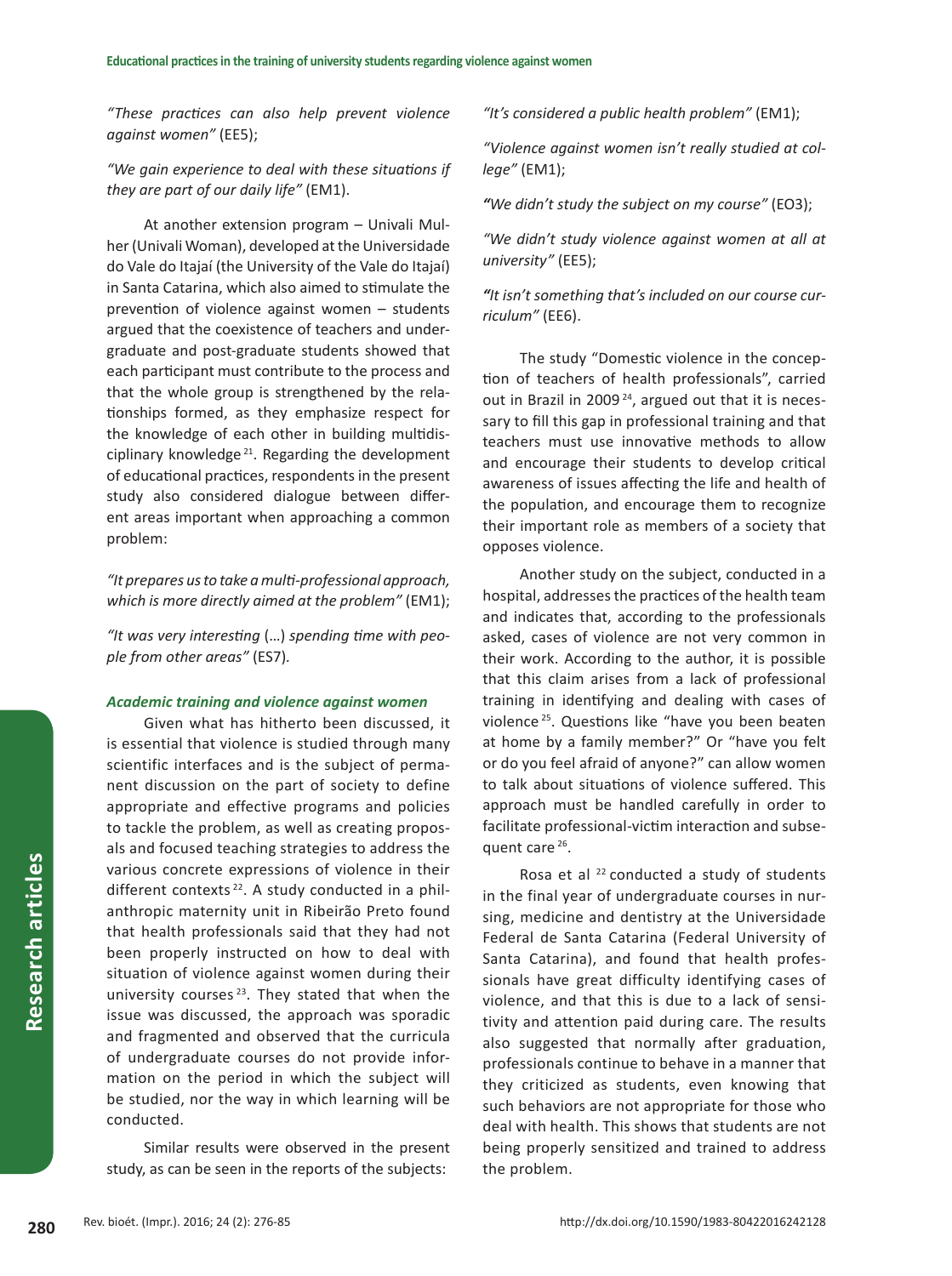In relation to this aspect of academic training, respondents in the present study showed the same difficulty, reporting that they do not feel able to identify victims of violence or the type of violence suffered:

*"I'd say that today I know more about the subject from taking part in this, and that could make it easier for me"* (EE2)*;*

*"I wouldn't, if I hadn't been part of this group"* (EO3);

*"I wouldn't. Except once I came across this at work and I had to use the Maria da Penha Law"* (EM4)*.*

#### *Difficulties in carrying out the workshops*

A study conducted with forty undergraduate students in nursing from a private institution in Rio Grande do Sul, which developed practical activities in a public hospital in the region, found that the educational practices allowed the students to develop, autonomously, their transforming know-how and ability to cooperate in the promotion of health education, in spite of the difficulties encountered in staging these practices<sup>27</sup>. Similarly, it was noted in this study that the educational practices or workshops were challenging for respondents, who encountered some difficulties:

*"I think the greatest difficulty is the question of adherence"* (EE2);

*"The greatest difficulty I found was the adherence of the women"* (EO3);

*"Sometimes the lack of adherence of some of the women was a difficult factor"* (EE5);

*"We had a lot of problems in relation to the adherence of the women"* (ES7);

*"The main difficulty for me was time, trying to coordinate university with the times of the group"* (EE8);

*"Another difficulty was the time pressures of my university course"* (EE5).

This study promoted educational workshops in more than one community, and there was some difficulty in performing activities, given the imbalance between the local structure and the number of women who wished to participate. This can be seen in the interviews, which indicated great difficulties such as the "*number of participants, sometimes there were a*  *lot at Castelo Branco*" (EM4) and "*infrastructure, because often the place that the PSF offered wasn't the most welcoming environment*" (EM1). These findings were corroborated by a study that was based on the development of an extension project<sup>21</sup>, whose authors stated that one of the main difficulties for the development of the workshops related to the physical environment where the meetings were held, which generated the need for changes during the project.

# *Contribution of educational workshops to graduation*

The concept of violence as a complex, historically constructed, multifactorial and interdisciplinary phenomenon, indicates the challenge of allocating resources between different areas and the community. Multiple determinations of the phenomenon of violence require interventions in all spheres involved, to cover the complexity of the problem<sup>28</sup>. Taking into account the fact that violence suffered by women has not only physical, but also psychological and social consequences, it is necessary to provide victims with good quality care, which should be developed by a multidisciplinary team in order to cover all aspects of life<sup>29</sup>. Vieira et al 30 described the need to understand violence beyond its biological aspect, considering that health professionals should not only intervene in physical complaints but also in the promotion of health and prevention.

Colomé<sup>31</sup> draws attention to the responsibility of universities and training centers in the training of health professionals from different areas committed to social issues such as the strengthening of the SUS, and the creation of educational projects in order to prepare students for facing the problems experienced by society. Regarding this aspect, university extension projects are critical to academic training and combined with teaching and research, allow dialogue between university and society.

Participation in university extension programs can take place through public events, lectures, courses, and the planning and execution of programs and projects that meet the identified needs. With respect to violence against women, the university plays an important role in identifying the causes of interpersonal violence, in the planning of public policies and programs aimed at prevention and care provided to victims, as well as bringing greater public visibility to the issue,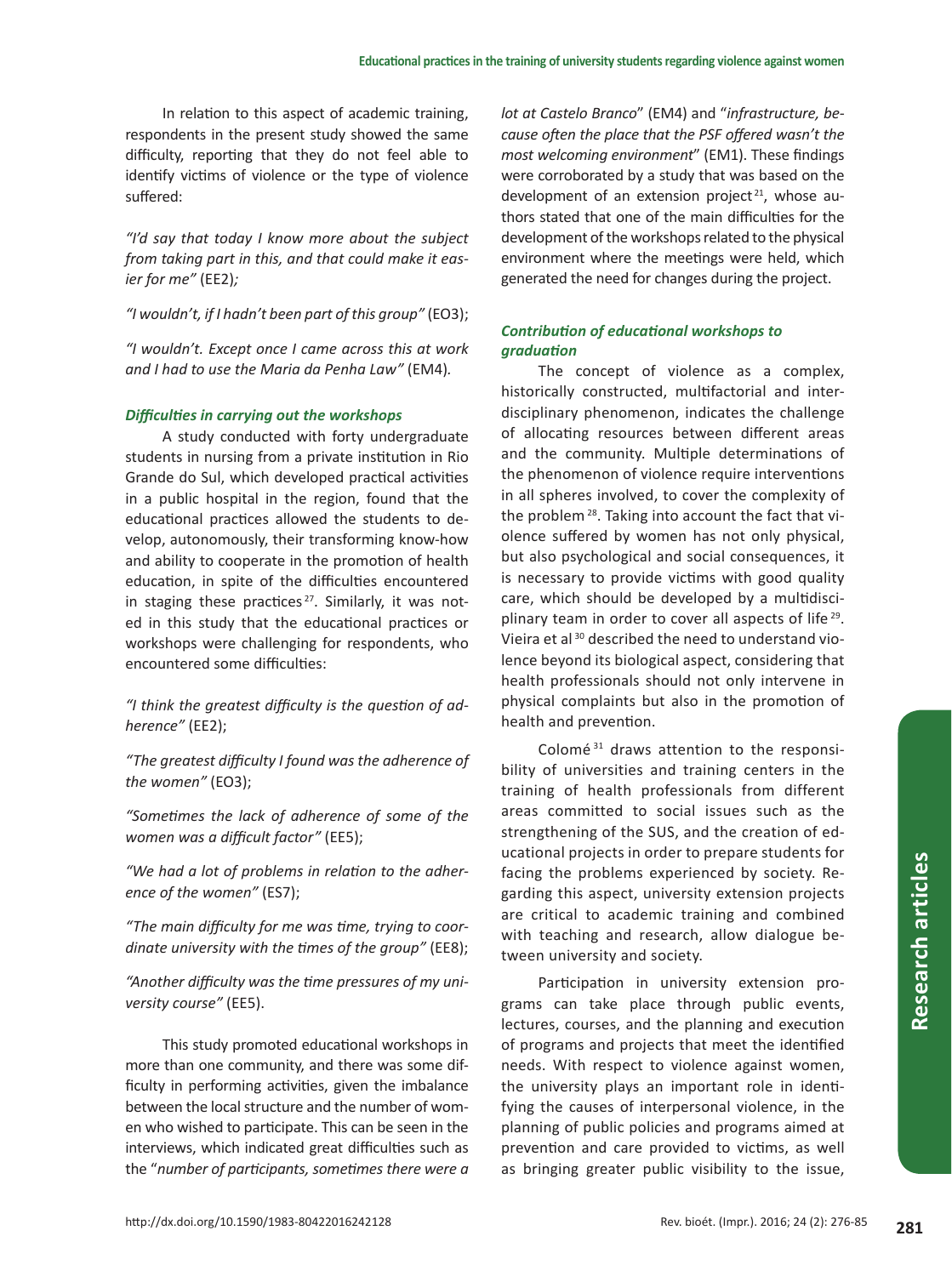encouraging victims to express themselves more on the subject<sup>20</sup>.

A study by Guedes, Silva and Fonseca 32 of victims of violence, reveals that women consider violence to be aggression against the physical and emotional order, which produces severe effects on mental health. Among the events that affect mental health, we can cite post-traumatic stress, eating, and multiple personality disorders, as well as fear, fatigue, depression, anxiety, sexual dysfunction and sleep disorders. According to the interviewees in this study, the educational practices on violence against women allowed the development of greater sensitivity when detecting signals that indicate violence:

*"Often, a woman comes to the health service complaining of things like, a pain"* (EE5);

*"It can seem as though the woman is suffering from an illness"* (EE6);

*"Violence against women is also a cause of other somatic or psychosomatic illnesses"* (EM1).

A group of 15 undergraduates from a public university in São Paulo held educational workshops on domestic violence<sup>33</sup>. During the project, students reported that they learned a lot from each other and gave more value to details, highlighting the importance of interaction between professionals, as a facilitator and disseminator of knowledge that favored adopting a more suitable position in care. The workshops revealed the skills and competences acquired by the students, who successfully developed their skills.

In the present study, students reported developing a broader and more humanized vision, recognizing the need for preventive measures against domestic violence, a conclusion corroborated by another study<sup>33</sup> and evidenced by the following statement of a respondent: "*It was interesting (...) the issue of the groups being guided, because we had to pay attention to the perspectives of the women, from talking you can grasp the idea*" (ES7).

Another extension project that used educational workshops, conducted by students on the nursing, social work and nutrition courses of the Universidade Federal de Juiz de Fora (Juiz de Fora Federal University), concluded that these activities contributed to increasing the creativity, the conception of ideas and the development of skills during group practices<sup> $34$ </sup>. In the present study students also evaluated the contribution of educational workshops to their professional training as follows:

*"It's good (…) to develop this skill of group practice"*  (EM4);

*"One contribution was learning how to work in large groups"* (EM4);

*"Working with videos, songs, theater and dynamic activities"* (EM1).

Alves et al<sup>35</sup> reported in their experience with educational groups on violence against women that the interaction between the participants of these groups was important, allowing the exchange of experiences and professional growth, preparing them to deal with the reality of violence and multiplying the culture of peace in the social environment, thus breaking the cycle of violence.

# **Final considerations**

Among the findings of this study, it was found that while violence is a complex, worldwide phenomenon, professional training to deal with the problem is still lacking. Most academics involved in the study, at the end of their degrees, reported that the issue was not addressed during their courses and found that they had the opportunity to learn about violence when participating in the development and implementation of the extension project.

Respondents said that despite the difficulties, such as reconciling their college schedules and activities with the extension project and the low adherence of women in the community to the activities, the educational workshops were extremely positive, as they provided greater academic knowledge, influencing creativity and the ability to work with situations of violence. They said they also had the opportunity to learn to work in groups and to develop activities with the basic objective of humanizing relationships, which they believed would favor the identification and management of cases of violence.

In this context, we emphasize the need to train academics and professionals in a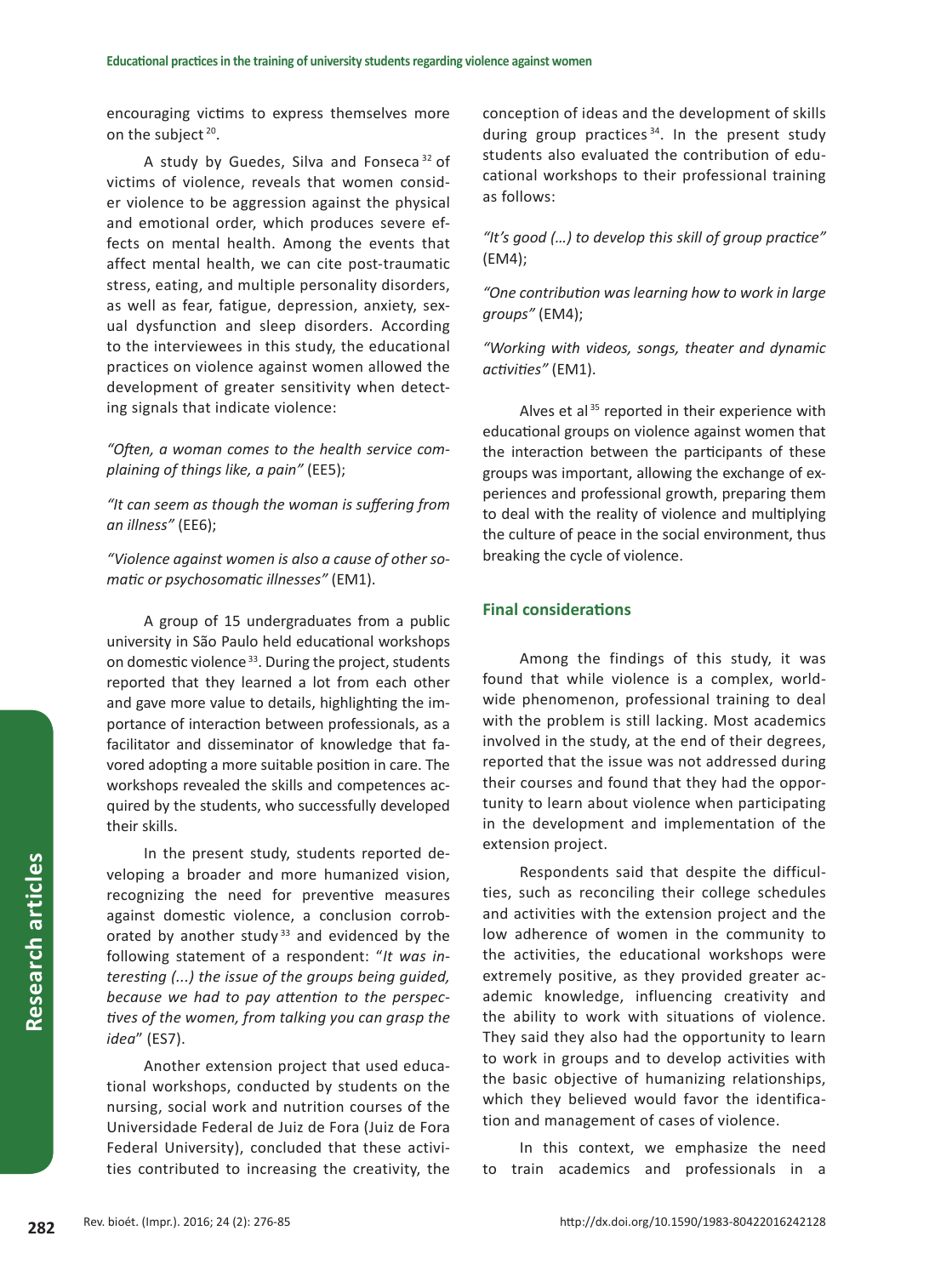multidisciplinary manner to work in caring for victims of violence in the community. It is therefore necessary that universities review the curriculum structures of their courses, creating courses that pass on knowledge on gender issues and discuss the issue of violence against women and other minorities. Furthermore, it is suggested that the issue is also addressed in a transversal manner, using a number of curriculum subjects to reinforce the content and encourage the adoption of practices aimed at identifying and helping to eliminate violence against women.

The extension project proved to be important for academic training, as it expanded the horizons of students to ensure practical experience in dealing with such situations. It is hoped that the results of the present study will encourage undergraduate courses to review their curriculum frameworks and incorporate the theme of "violence", which is described in literature as an important public health problem.

## **Referências**

- 1. Scherer ZAP, Scherer EA, Abrahão ES, Cavalin LA, Aud MF, Gaioli CCLO. Grupo de estudos interdisciplinar sobre violência (Greivi): a construção de saberes e práticas. Rev Spagesp. [Internet]. 2008 [acesso 28 abr 2013];9(1):76-83. Disponível: http://bit.ly/1X93CQ5
- 2. Secretaria Municipal da Saúde. Documento norteador para a atenção integral às pessoas em situação de violência do município de São Paulo. [Internet]. São Paulo: Secretaria Municipal da Saúde; 2012. Disponível: http://bit.ly/1XZTkjU
- 3. Lucena KDT, Silva ATMC, Moraes RM, Silva CC, Bezerra IMP. Análise espacial da violência doméstica contra a mulher entre os anos de 2002 e 2005 em João Pessoa, Paraíba, Brasil. Cad Saúde Pública. [Internet]. 2012 [acesso 28 abr 2013];28(6):1111-21. Disponível: http://bit.ly/24hd6XV
- 4. Ferreira FR. A prevenção da violência e promoção da cultura de paz: o papel da saúde pública [monografia]. São Paulo: FGV; 2012 [acesso 28 abr 2013]. Disponível: http://bit.ly/1UeeWDf
- 5. Brasil. Presidência da República. Constituição da República Federativa do Brasil, de 5 de outubro de 1988. [Internet]. Diário Oficial da União. 5 out 1988 [acesso 29 nov 2015]. Disponível: http://bit.ly/1bIJ9XW
- 6. Brasil. Fórum de Pró-Reitores de Extensão das Instituições de Educação Superior Públicas Brasileiras. Política nacional de extensão universitária. [Internet]. Manaus; 2012 [acesso 28 abr 2013]. Disponível: http://bit.ly/1snCH5J
- 7. Acioli S. A prática educativa como expressão do cuidado em saúde pública. Rev Bras Enferm. [Internet]. 2008 [acesso 28 abr 2013];61(1):117-21. Disponível: http://bit.ly/1VqKOtN
- 8. Silva AF. O enfoque da promoção da saúde nas atividades de extensão universitária na área da saúde [dissertação]. São Paulo: USP; 2011 [acesso 28 abr 2013]. Disponível: http://bit.ly/1snD8Ny
- 9. Brasil. Ministério da Educação e Cultura. Lei nº 9.394, de 20 de dezembro de 1996. Lei de Diretrizes e Bases da Educação Nacional. [Internet]. Diário Oficial da União. Brasília; 23 dez 1996 [acesso 29 nov 2015]. Disponível: http://bit.ly/1IdFjUb
- 10. Brasil. Conselho Nacional de Educação. Resolução CNE/CES nº 3, de 7 de novembro de 2001. Institui Diretrizes Curriculares Nacionais do Curso de Graduação em Enfermagem. [Internet]. Brasília; 2001 [acesso 29 nov 2015]. Disponível: http://bit.ly/240Zoez
- 11. Universidade Estadual de Montes Claros. Projeto pedagógico do curso de graduação em enfermagem da Universidade Estadual de Montes Claros. Montes Claros: Unimontes; 2008.
- 12. Universidade Estadual de Montes Claros. Histórico da Universidade Estadual de Montes Claros. [Internet]. Montes Claros: Unimontes; 2013 [acesso 28 out 2013]. Disponível: http://bit.ly/27ZjibV
- 13. Bardin L. Análise de conteúdo. Lisboa: Edições 70; 2010. p. 281.
- 14. Brasil. Conselho Nacional de Saúde. Resolução nº 466, de 12 de dezembro de 2012. Aprova as diretrizes e normas regulamentadoras de pesquisas envolvendo seres humanos. [Internet]. Diário Oficial da União. Brasília; 13 jun 2012 [acesso 29 nov 2015]. Seção 1. Disponível: http://bit.ly/1OYF1or
- 15. Paulo RD, Paro E. Violência doméstica contra a mulher: uma visão na abordagem cognitivocomportamental [monografia]. Várzea Grande: Instituto Educacional Mato-Grossense; 2009 [acesso 14 nov 2013]. Disponível: http://bit.ly/1qXWJSZ
- 16. Marinheiro ALV, Vieira EM, Souza L. Prevalência da violência contra a mulher usuária de serviço de saúde. [Internet]. Rev Saúde Pública. 2006 [acesso 5 nov 2013];40(4):604-10. Disponível: http://bit.ly/22uqNn4
- 17. Brasil. Ministério da Saúde. Secretaria de Políticas de Saúde. Projeto Promoção da Saúde. As cartas da promoção da saúde. [Internet]. Brasília: Ministério da Saúde; 2002 [acesso 28 out 2013]. Disponível: http://bit.ly/22uqOY4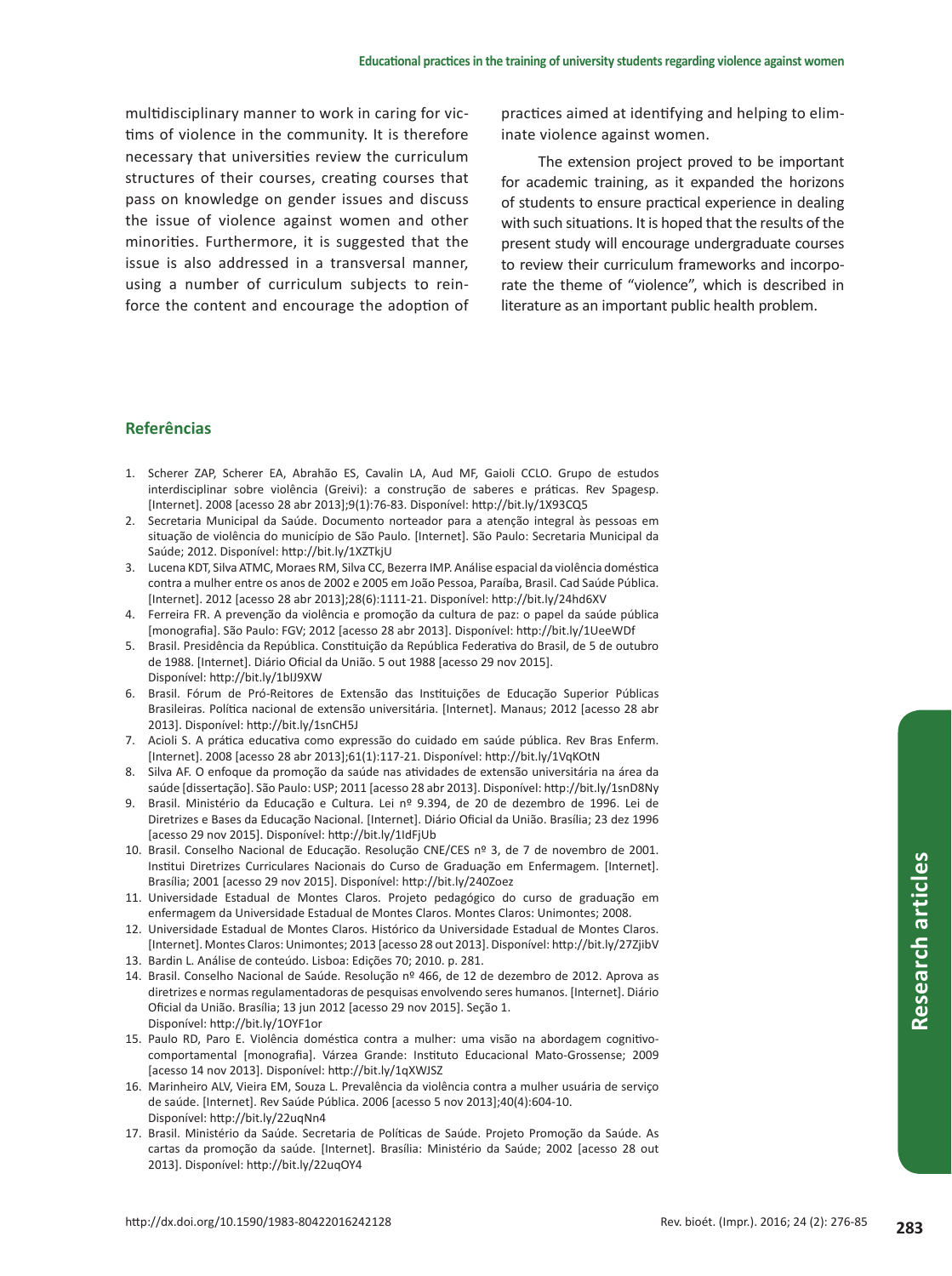- 18. Ferreira RV. A educação como instrumento de promoção da saúde no enfrentamento da violência estrutural: uma revisão de literatura [monografia]. Recife: Fundação Oswaldo Cruz; 2011 [acesso 20 nov 2013]. Disponível: http://bit.ly/1WtYSE3
- 19. Freire P. Como trabalhar com o povo. [Internet]. 1983 [acesso 20 jan 2014]. Disponível: http://bit.ly/1snER5g
- 20. Santos ET, Lisboa TK. Um mundo sem violência contra a mulher é possível. Extensio. [Internet]. 2005 [acesso 16 nov 2013];2(3):1-13. Disponível: http://bit.ly/1THtax3
- 21. Elsen I, Silva AG, Próspero ENS, Silva MER, Costa MP. Ensinando e aprendendo saúde e cidadania: um relato de experiência de extensão universitária do Projeto Univali/Mulher. Rev Contrapontos. [Internet]. 2008 [acesso 16 nov 2013];8(1):103-10. Disponível: http://bit.ly/22uqKYp
- 22. Rosa R, Boing AF, Schraiber LB, Coelho EBS. Violência: conceito e vivência entre acadêmicos da área da saúde. Interface Comun Saúde Educ. [Internet]. 2010 [acesso 5 nov 2013];14(32):81-90. Disponível: http://bit.ly/1RGh2KB
- 23. Lettiere A, Nakano AMS, Rodrigues DT. Violência contra a mulher: a visibilidade do problema para um grupo de profissionais de saúde. Rev Esc Enferm USP. [Internet]. 2008 [acesso 20 nov 2013];42(3):467-73. Disponível: http://bit.ly/1VqMgMH
- 24. Souza ER, Ribeiro AP, Penna LHG, Ferreira AL, Santos NC, Tavares CMM. O tema violência intrafamiliar na concepção dos formadores dos profissionais de saúde. Ciênc Saúde Coletiva. [Internet]. 2009 [acesso 20 nov 2014];14(5):1709-19. Disponível: http://bit.ly/1sXwn5t
- 25. Nascimento EFGA, Ribeiro AP, Souza ER. Percepções e práticas dos profissionais de saúde de Angola sobre a violência contra a mulher na relação conjugal. Cad Saúde Pública. [Internet]. 2014 [acesso 20 nov 2014];30(6):1-10. Disponível: http://bit.ly/1WtZc5C
- 26. Brasil. Secretaria Especial de Políticas para as Mulheres. Programa de prevenção, assistência e combate à violência contra a mulher: plano nacional: diálogos sobre violência doméstica e de gênero: construindo políticas públicas. Brasília: SEPM; 2003 [acesso 16 nov 2013]. Disponível: http://bit.ly/22urCML
- 27. Gehlen MH, Ilha S, Walter RR, Grando MK, Colomé JS. Significados da prática educativa em unidade de desintoxicação química. Cogitare Enferm. [Internet]. 2013 [acesso 16 nov 2013];18(2):317-22. Disponível: http://bit.ly/1XJN4ML
- 28. Silva PLN, Oliveira EMS, Abreu GGD, Souza AAM, Oliveira RS, Rocha RG. Atendimento do enfermeiro à mulher vítima de violência doméstica. Rev Enferm UFPE. [Internet]. 2014 [acesso 29 nov 2014];8(6):1604-11. Disponível: http://bit.ly/1sXxsdG
- 29. Moreira SNT, Galvão LLLF, Melo COM, Azevedo GD. Violência física contra a mulher na perspectiva de profissionais de saúde. Rev Saúde Pública. [Internet]. 2008 [acesso 26 out 2013];42(6):1053-9. Disponível: http://bit.ly/1TOi7HP
- 30. Vieira LB, Padoin SMM, Souza IEO, Paula CC. Perspectivas para o cuidado de enfermagem às mulheres que denunciam a violência vivida. Esc Anna Nery Rev Enferm. [Internet]. 2011 [acesso 26 nov 2013];15(4):678-85. Disponível: http://bit.ly/1TS1esH
- 31. Colomé ICS. Trabalho em equipe no programa saúde da família na concepção de enfermeiras [dissertação]. Porto Alegre: Universidade Federal do Rio Grande do Sul; 2005 [acesso 26 nov 2013]. Disponível: http://bit.ly/20Qwlqv
- 32. Guedes RN, Silva ATMC, Fonseca RMGS. A violência de gênero e o processo saúde-doença das mulheres. Esc Anna Nery Rev Enferm. [Internet]. 2009 [acesso 6 nov 2013];13(3):625-31. Disponível: http://bit.ly/1Pd8NLz
- 33. Salcedo-Barrientos DM, Siqueira EG, Miura PO, Reis AMS, Castro LM. Prevenindo a violência intrafamiliar através da construção de novas metodologias pedagógicas: um relato de experiência. Rev Iberoam Salud y Ciudad. [Internet]. 2012 [acesso 14 nov 2013];1(2):199-215. Disponível: http://bit.ly/1svudJJ
- 34. Teixeira SA, Pereira APN, Rodrigues TJ, Marliere VS, Rodrigues ACP*.* Educação e saúde: atividade educativa na escola Augusto Gotardelo em Juiz de Fora, MG. Rev Em Extensão. [Internet]. 2013 [acesso 16 nov 2013];12(1):144-9. Disponível: http://bit.ly/1XJNrai
- 35. Alves JP, Figueiredo CR, Almeida SG, Leite MTS. Grupo educativo de violência contra a mulher: instituindo uma cultura de paz. EFDeportes.com. [Internet]. 2013 [acesso 16 nov 2013];18(185):1- 4. Disponível: http://bit.ly/1THtaNH
- 36. Brasil. Presidência da República, Casa Civil, Subchefia para Assuntos Jurídicos. [Internet]. Lei nº 11.340, de 7 de agosto de 2006. Cria mecanismos para coibir a violência doméstica e familiar contra a mulher, nos termos do § 8º do art. 226 da Constituição Federal, da Convenção sobre a Eliminação de Todas as Formas de Discriminação contra as Mulheres e da Convenção Interamericana para Prevenir, Punir e Erradicar a Violência contra a Mulher; dispõe sobre a criação dos Juizados de Violência Doméstica e Familiar contra a Mulher; altera o Código de Processo Penal, o Código Penal e a Lei de Execução Penal; e dá outras providências. [acesso 15 maio 2016.] Disponível: http://bit.ly/1lyrVDL
- 37. Organização das Nações Unidas. [Internet]. Convenção sobre a Eliminação de Todas as Formas de Discriminação Contra as Mulheres. ONU; 1979. [acesso 15 maio 2016]. Disponível: http://uni.cf/1Uk4pJQ
- 38. Organização das Nações Unidas. [Internet]. Declaração de Pequim adotada pela Quarta Conferência Mundial sobre as Mulheres: Ação para Igualdade, Desenvolvimento e Paz. ONU; 1995. [acesso 15 maio 2016]. Disponível: http://bit.ly/1sGNOXx